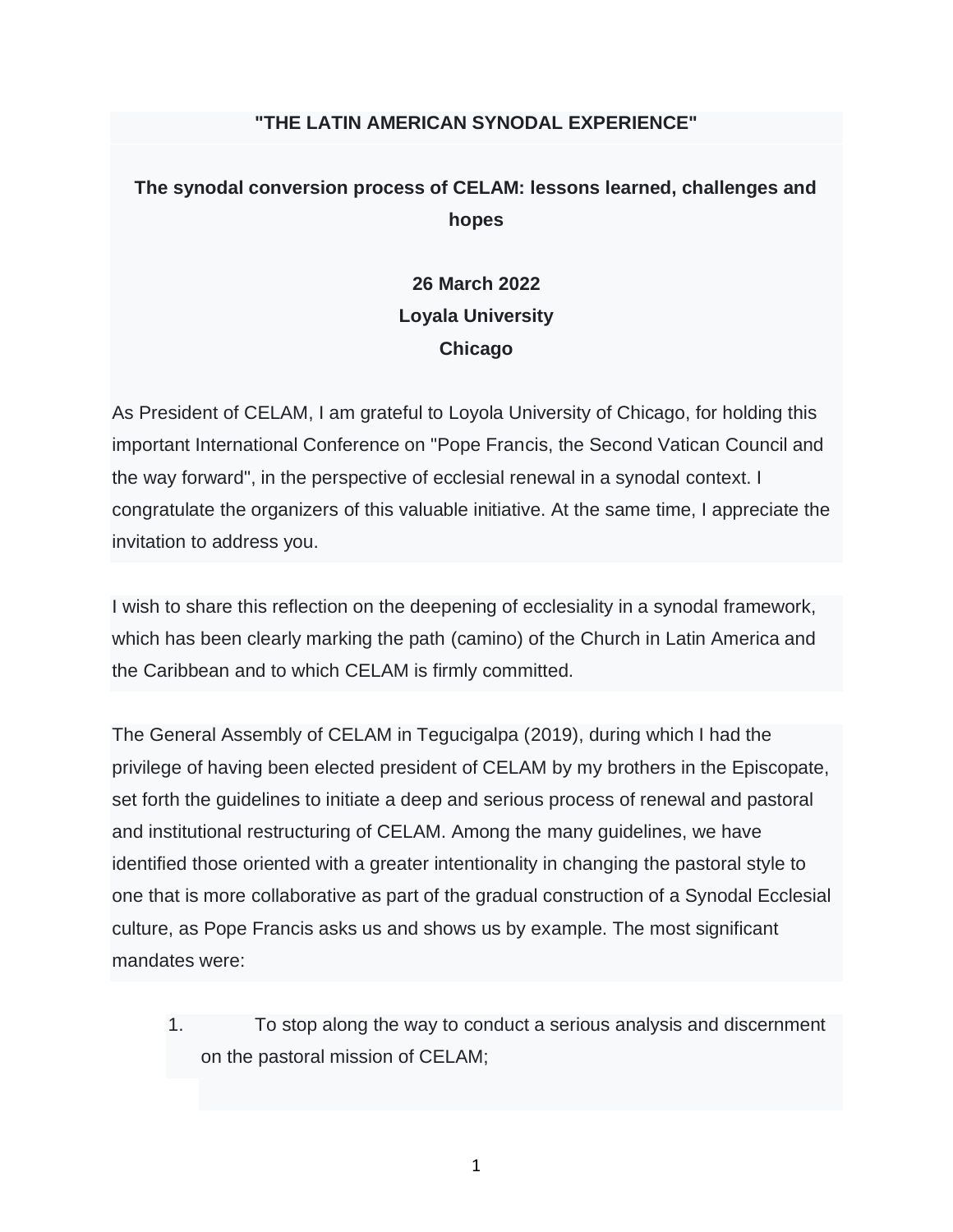- 2. To encourage CELAM to be a Synodality school;
- 3. To restructure in order to respond with greater competence to the pastoral reality that we encounte;
- 4. To devise other more adequate pastoral structures.

This mandate emanates from the renewing force that the Second Vatican Council has given us. The Conciliar Decree *Unitatis Redintegratio*, of November 21, 1964, clearly presents the need for permanent reform of the Church: "The pilgrim Church in this world is Called by Christ to a permanent reform, of which she, as an institution earthly and human, needs permanently" (n.6). This reform also involves all ecclesial institutions and structures, and is carried out from the new ecclesiology proposed by the Council that conceives the people of God (LG 2) as the historical subject of evangelization; the entire People of God announces the Evangeli (EG 111-134).

The fundamental dynamic that is asked of the Church and its members is to be followers of Jesus Christ; "The Church must fulfill her mission by following in his footsteps and adopting his attitudes (cf Mt 9, 35-36)<sup>"1</sup>. This following is discipling and missionary, because every disciple must be a missionary (cf DAp 144) "by virtue of his (or her) baptism" (DAp 10, 160, 186) and their "baptismal vocation" (DAp 505),)

### **Pastoral renewal of the structures, for a more Synodal mode in CELAM**

The pastoral proposal of CELAM seeks to be achieved through Pastoral Centers with a double aspect: the confluence of diversity and pluralism, and the irradiation of elements proposed from that pluralism which is a consequence of a continuous process of discernment, that seeks to grow in learning and knowledge. What is fundamental is the

 $1$  CELAM. Proceso de renovación y reestructuración del Consejo Episcopal Latinoamericano y Caribeño. Documento para la Asamblea. Mayo, 2021. n. 79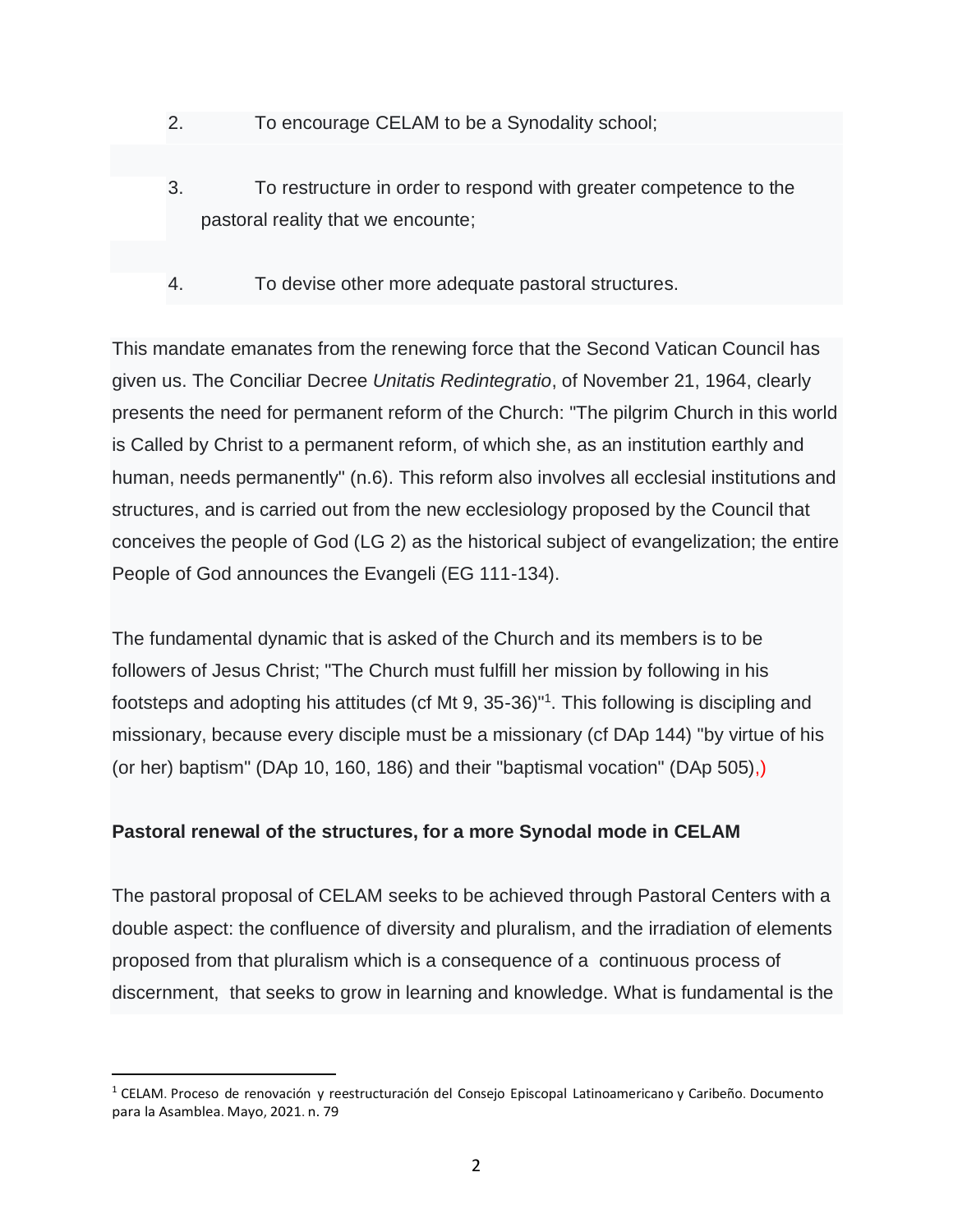articulation and the interactive service that is forged as a system and is developed in each Center and among themselves.

These centers "are not independent and isolated entities, but service entities, whose intrinsic complementarity is defined and understood from the methodological background of See, Judge (o illuminate) and Act, which gives stamp to each one of the Centers, while integrating them into a process"<sup>2</sup>

In accordance with the CELAM Renewal and Restructuring Document, the four proposed CELAM Centers<sup>3</sup> (Knowledge Management, CEBITEPAL Training, Pastoral Action Programs and Networks (CEPRAP), and Communications) act not as independent and isolated entities, but in a cross-cutting relationship, as instances of learning and service, whose intrinsic complementarity is defined and understood from the methodological background of Seeing-Listening (Knowledge Center), Judging-Discerning (CEBITEPAL Training Center) and Acting (Center for pastoral action programs and networks); the Center that fosters the close link to the three previous centers, offering services from their specificity.

This pastoral proposal is based on the two priority lines or lines of action proposed by CELAM<sup>4</sup> : the first, called "Integral Human Development and Integral Ecology", emphasizing three of the four "dreams" that Pope Francis has expressed in Dear Amazon: the social dream, the cultural dream and the ecological dream; and the "Synodal and Outgoing Church", with an emphasis on the ecclesial dream. It is illuminating to know that each one of the Pastoral Centers assumes these 4 dreams in an organic way under the specificity of the Center.

<sup>2</sup> CELAM, id. n. 192

<sup>3</sup> CELAM. Id, n. 166.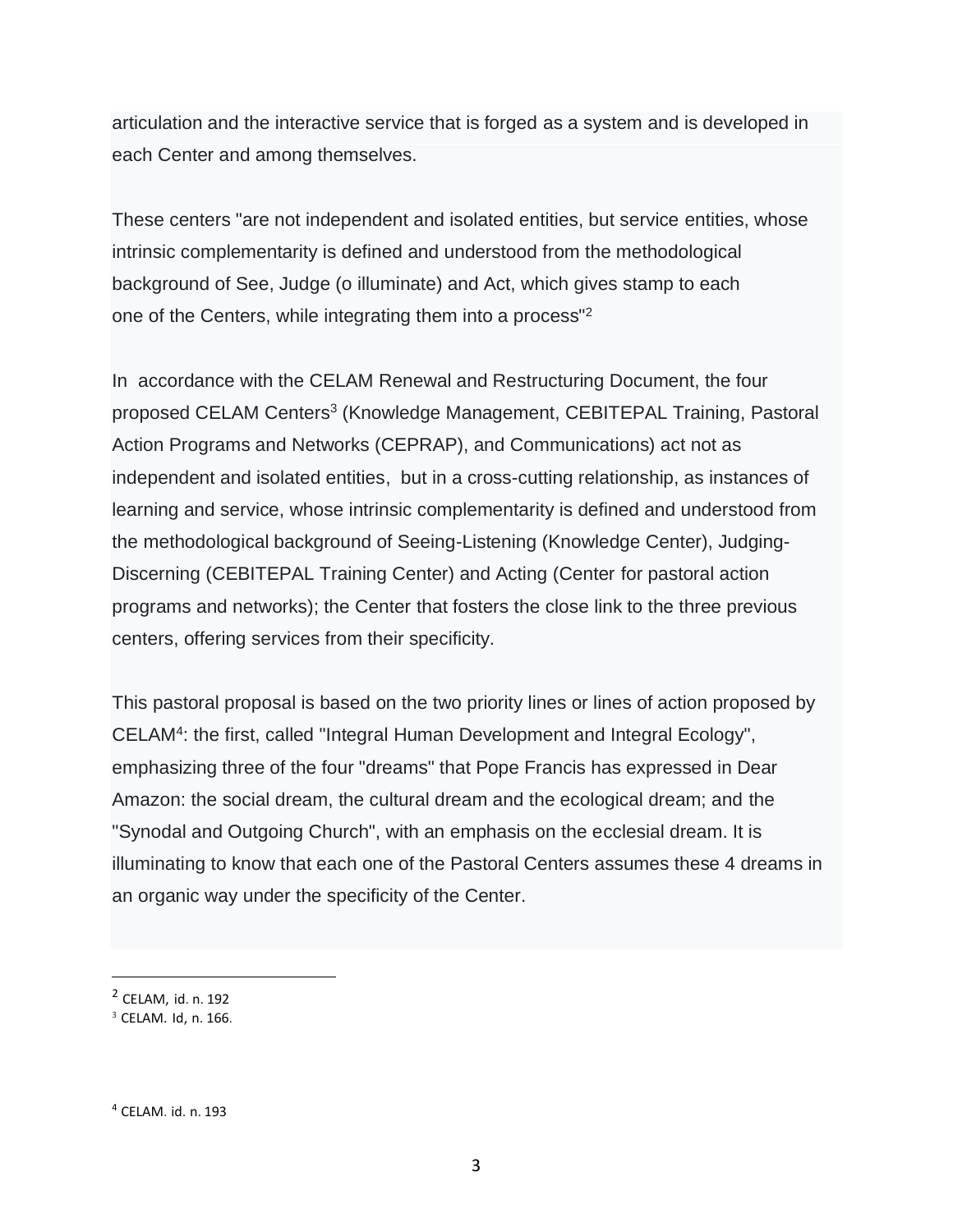#### **The Four Dreams of Pope Francis**

Now we can ask ourselves, why does CELAM assume the four dreams *of Querida Amazonia*? This comes directly from Pope Francis himself when he stated that "everything that the Church offers must be incarnated in an original way in each part of the world, so that the Bride of Christ acquires multiform faces that best manifest the inexhaustible richness of grace. Preaching must be embodied, spirituality must be embodied, the structures of the Church must be embodied<sup>"5</sup>, which implies a pastoral embodied in the various cultures of the continent, from the two aforementioned axes that develop the ecclesial, social, cultural and ecological.

These four dreams are assumed as shared nuclei in the different pastoral centers; in a synthetic way they are summarized:

1. I dream of Christian communities capable of giving themselves in Latin America and the Caribbean to the point of giving the Church new faces with Latin American features (ecclesial dream);

2. I dream of a Continent that fights for the rights of the poorest, of the original peoples, of the last, where their voice is heard and their dignity is promoted (social dream).

3. I dream of a Continent that preserves that cultural richness that makes it stand out, where human beauty shines in such diverse ways (Cultural dream).

4. I dream of a Continent that jealously guards the overwhelming natural beauty that adorns it, the overflowing life that fills its rivers and its forests (ecological dream). - cf. QA 7.

Within this same proposal, some specific horizons of CELAM's Pastoral Action could be pointed out:

<sup>5</sup> FRANCISCO. Exhortaci6n Apost6lica Postsinodal "Querida **Amazonia"** (2-2-2020), 6.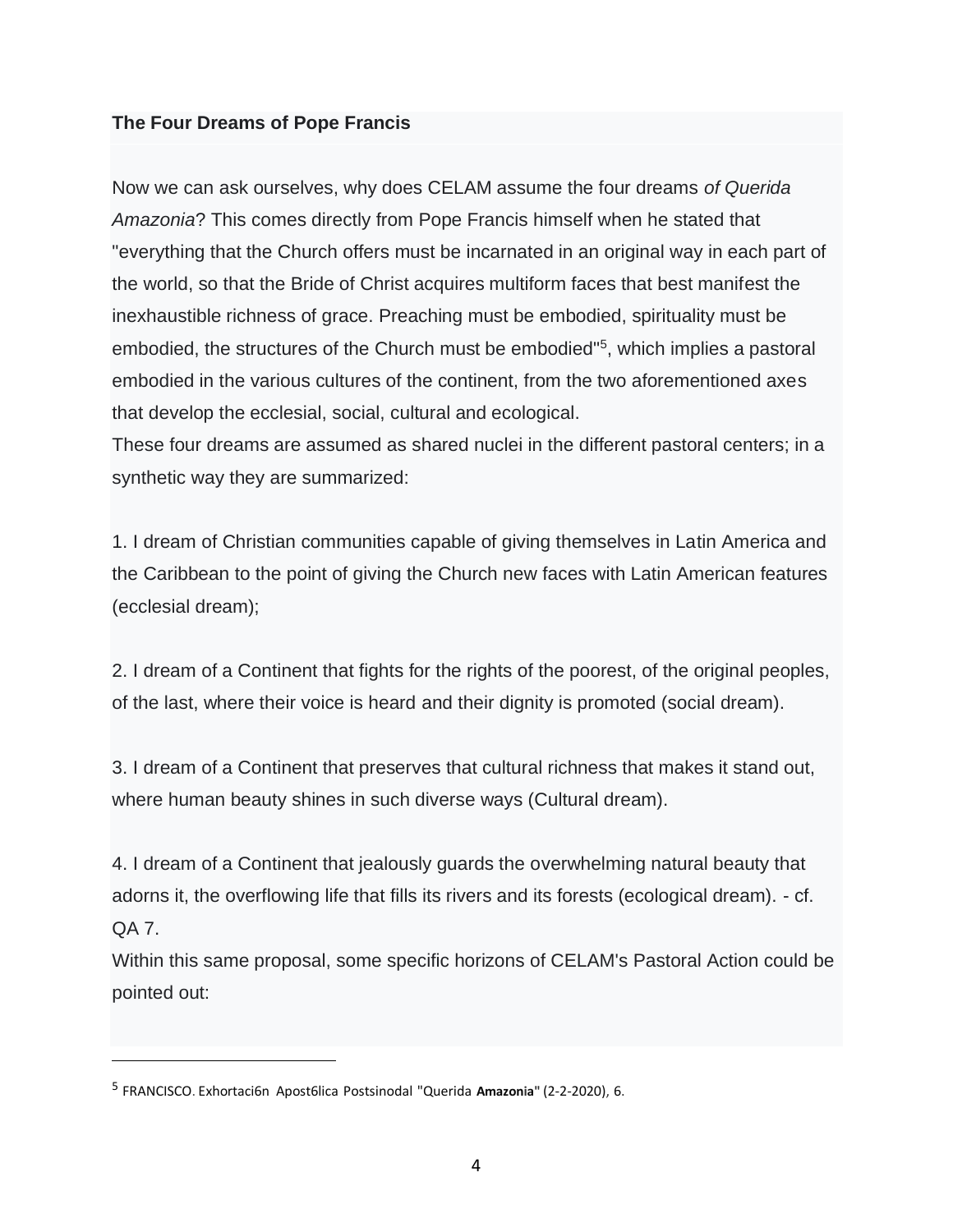To facilitate the transition from a pastoral style that seeks to maintain the pastoral styles of the past to a synodal pastoral style of missionary itineraries that foster a synodal church that is out going in the following of Jesus Christ Our Lord.

2. To develop synodal pastoral processes around territorial and/or thematic networks that contribute to integral conversion that accompany the actions of the Episcopal Conferences in the region.

3. To promote the Pontifical Magisterium and the Latin American and Caribbean episcopate in pastoral and social matters, and develop corresponding pastoral methodologies.

4. To strengthen and accompany the institutions of the Church that work for the most vulnerable from the perspective of the preferential option for the poor and vulnerable.

## **The experience of synodal conversion in the First Ecclesial Assembly of Latin America and the Caribbean**

In the introduction of our Ecclesial Assembly in January 2021, Pope Francis declared that an unprecedented synodal process had begun, and clearly marked the path for the Assembly to follow:

"Together with the people of God. That this Ecclesial Assembly is not an elite separated from/ Holy People of God. Together with the people, do not forget that we are all part of the People of God … In growing (together) gives us belonging... the Church is given by breaking bread, the Church is given to all without exclusion and an ecclesial assembly is a sign of this; of a Church without exclusion".

Through this Assembly, heir to the paths traveled by the Church in Latin America and the Caribbean, we placed ourselves in a genuine attitude of listening, with the conviction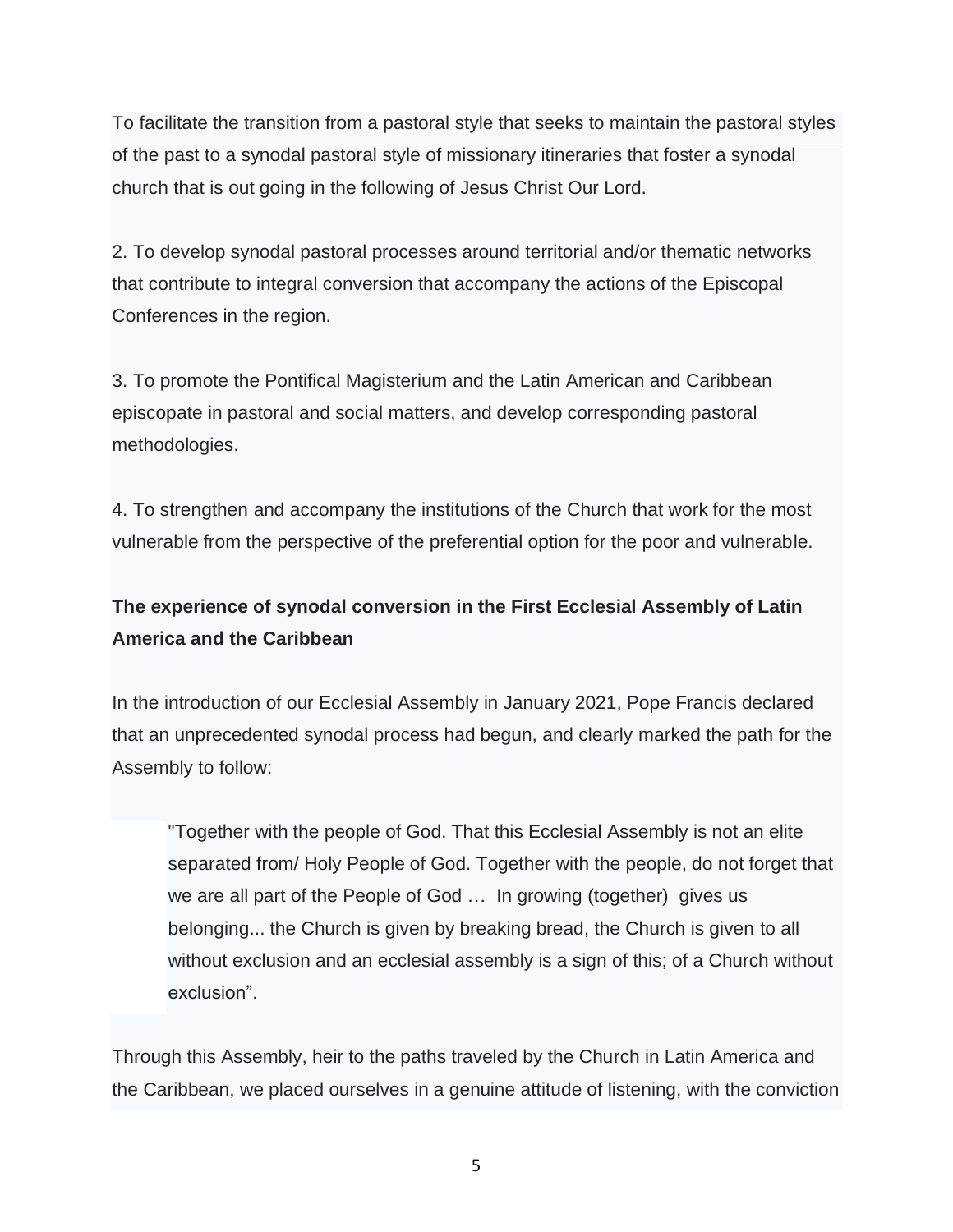that in this "kairos", which is God's propitious time, we were called to listen to the voice of the Holy Spirit that emanates with undeniable force in the people. The First Ecclesial Assembly has been a process that wants to assist in the common discernment of the Church (and of the society that wants to allow oneself to be challenged) to respond more genuinely and legitimately to the signs of the times in our region, to promote its integral salvific mission more strongly, and to continue elucidating new paths for a fuller following of the Lord of life.

In the midst of the harshest crisis of our generation, due to the Pandemic caused by COVID 19, the Church took an active listening attitude to express a real presence, and above all to promote concrete ways to be a more Synodal Church. Participation arrived, thanks to the very multiple and diverse ecclesial instances that became true bridges, to the most diverse places, making possible the active participation of the people of God as never before in the region.

### **What we most value about the path created in the Ecclesial Assembly of Latin America and the Caribbean.**

An **unprecedented experience** has been carried out in the Church with a Synodal model and with a genuinely Ecclesial approach for a region-continent. It is impossible not to consider this experience as a watershed moment of our ecclesial experience in Latin America and the Caribbean. In its regional focus we find also the most significant contribution to the Universal Church.

The momentum of the Amazon Synod and the experience of the recently created Ecclesial Conference of the Amazon (CEAMA) urged us to continue this experience of not losing focus towards sewing the fabric of a more synodal Church, following the path of the Gospel.

Taking on the invitation of Pope Francis at the launch of the Assembly in January 2021, where he asked us "not to exclude anyone", an unprecedented process of participation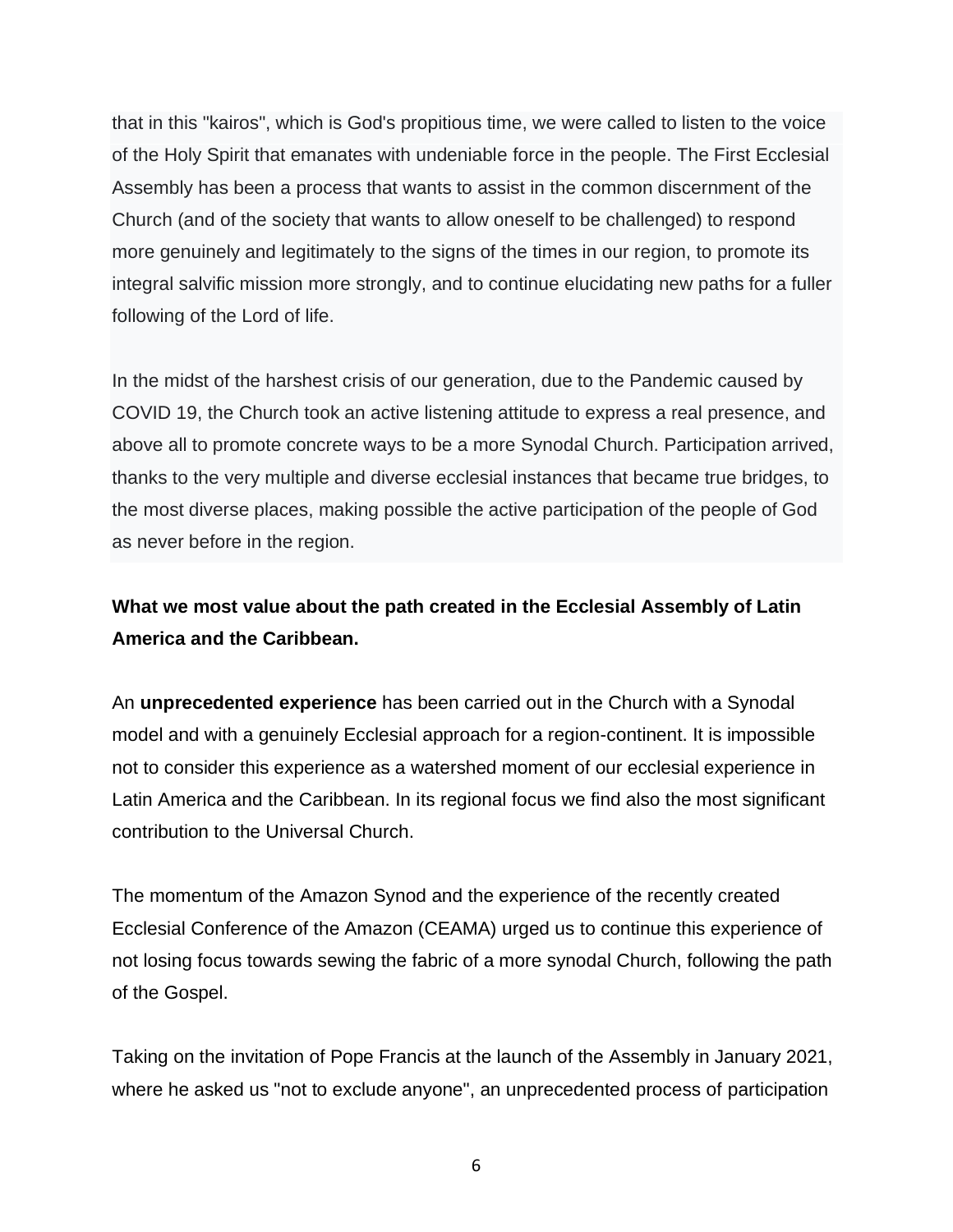was carried out with the entire People of God. About 70,000 people formally participated in it: 45,000 in community spaces, about 10,000 individually, and about 15,000 in thematic forums proposed and organized by the people of God. Although limited, this **listening experience and its scope are unprecedented**.

Left behind is the vision of isolated events, since this Assembly is a process, which has not ended, marked by various stages, inspired by the synodal proposal of the Apostolic Constitution *Episcopalis Communio*:

1. Definition of a theme and its respective objectives;

2. Preparation and dissemination of the Document for the journey;

3. Broad listening of all the People of God who wanted and were able to participate, with a clear intention of a wide and open scope without exclusion, and giving space to the "excluded" or "unlikely";

4. Spiritual and liturgical itinerary accompanying the entire process;

5. Preparation of a document for discernment based on listening that will serve as a guide on the search for horizons;

6. A hybrid Plenary Assembly Phase (virtual and face-to-face) with an unprecedented participation, in composition and number, of more than 1,000 people (around 100 in person in Mexico, and around 900 virtually throughout Latin America and the Caribbean - including about 80 Hispanic delegates from the U.S. and Canada);

7. Results articulated as pastoral challenges and orientations with which the following steps will be taken:

a) document with pastoral orientations from the Assembly,

b) Proposing the challenges back to the people of God,

c) connection with the Synod on Synodality,

d) consolidation of the renewal and restructuring of CELAM, among others.

### **A few dynamics that did not help in the process of the Ecclesial Assembly**

**We failed to engage more strongly the voices of the 'unlikely'**, whose presence was essential to achieve the objective of this experience. In the delegations of each country,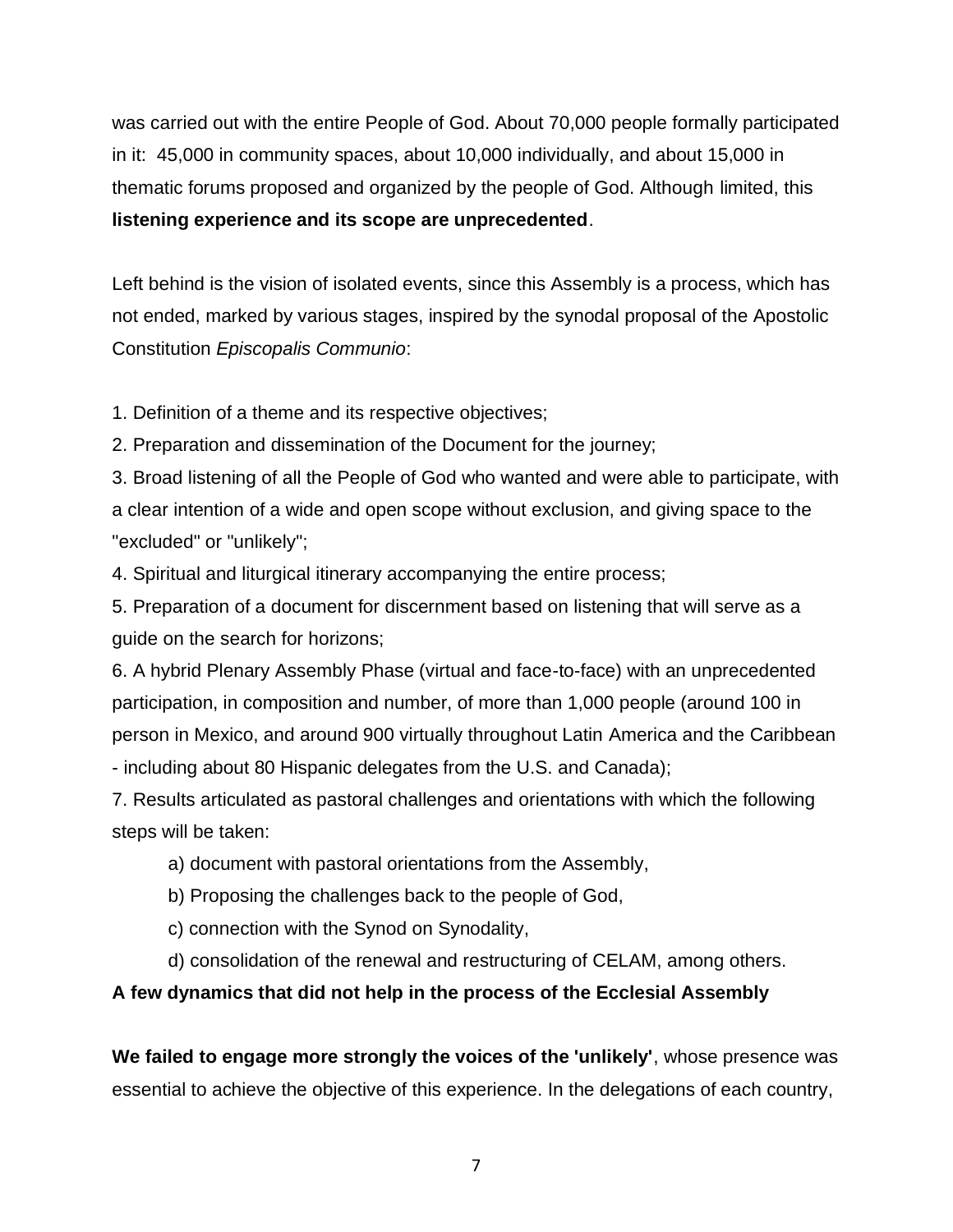selected by the ecclesial commissions, **participation in the Plenary phase did not always reflect the breadth of listening or the diversity of the Church**. In other words, the temptation of heavily choosing delegates from among those groups that are more involved, most institutionalized or most in tune with the thinking of those who hold positions of leadership in the Church prevailed.

**A more intentional and careful preparation** of the delegates to the Assembly was significantly lacking. We noticed that a good number did not do a serious exercise of prayerful and reflective reading in preparation for their participation in the experience of discernment.

The technological platform, coupled with our inexperience and certain internal disorganization at various instances, yielded **various difficulties that made the process of full participation in the discernment groups and in other aspects of the Assembly more complex**.

Women from various ecclesial affiliations constituted more than 67% of all participants during the listening phase, **yet in the Plenary Assembly phase women were only 36% of those participating**.

During the Assembly, some perceived **certain expressions of clericalism** that were pointed out during the course of the gathering.

### **The most hopeful aspects of this experience**

The broad composition, even though imperfect, genuinely represented the People of God: 20% bishops; 20% priests and deacons; 20% religious and religious; 40% laywomen and laymen.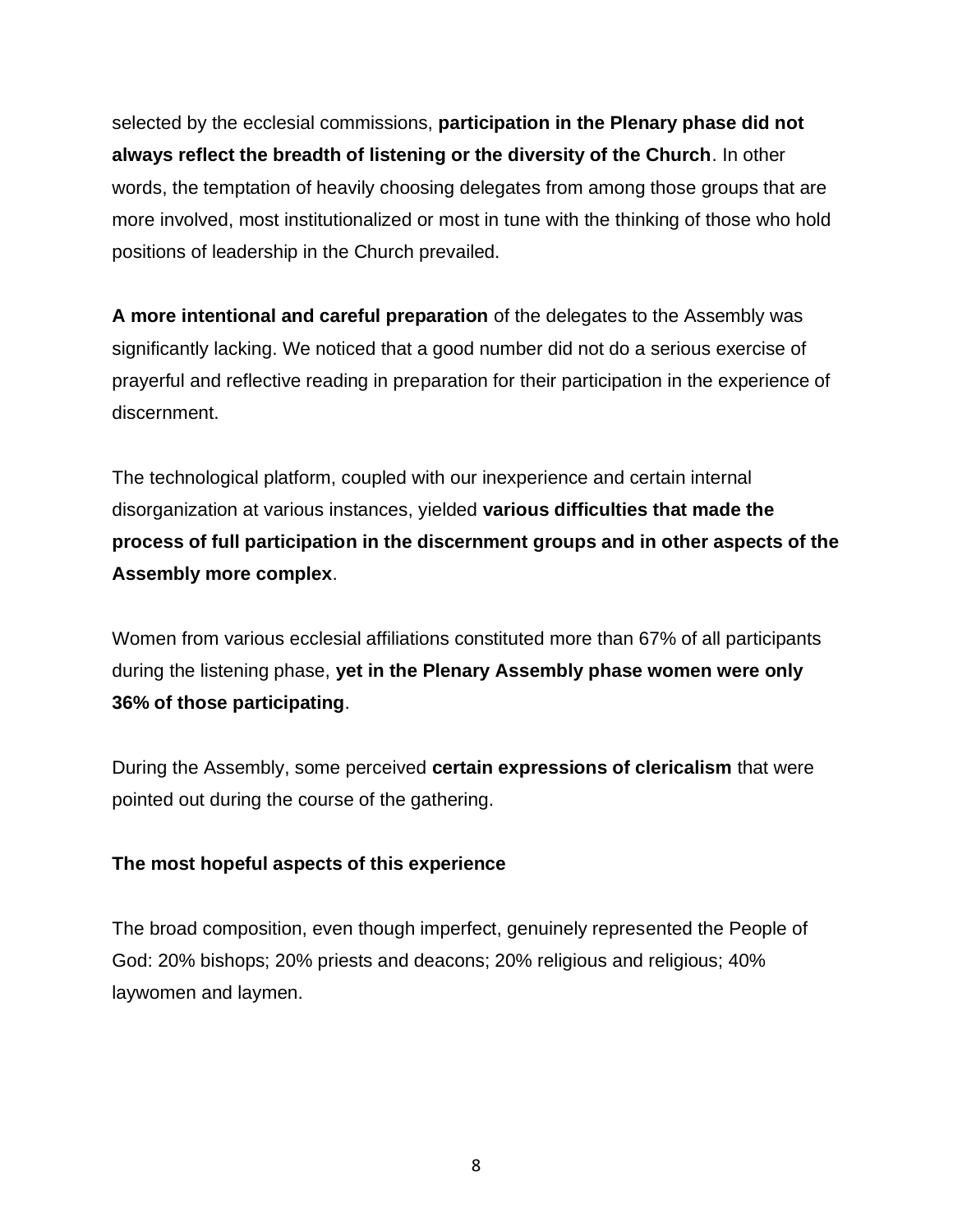The transparency of the process: results of the Syntheses from the Listening Narratives were presented with total openness so that all the People of God could know what was discussed in their voices and with their contributions.

We worked with a **method of communal participation and discernment** (**method of spiritual conversation**) that deeply marked the experience in the Assembly groups, which received a profoundly positive evaluation.

**Spirituality was an essential element** throughout the entire experience. Spirituality grounded our common experience towards seeking God's will, putting at the center the word of Christ and following him.

There was an intentional decision to **connect this experience with the Holy See's Synod on Synodality**.

The presence of **representatives from other regions of the global Church**, and of its Continental Conferences, either in person or via communiques, has been highly valued. These representatives expressed strong appreciation for this experience.

As a result of the experience of communal discernment, we have identified **41 challenges for the Church in Latin America and the Caribbean**. Some are fresher pastoral initiatives, others express the need for greater depth and commitment, and others reflect confirmation and continuity of areas where we are already intensely working.

**Open digital diffusion** of about 80% of the Assembly (except the discernment groups) was open to any member of the People of God through the various channels. This opened the experience of the Assembly to the entire Church.

### **Horizons and next steps in an unfinished process**